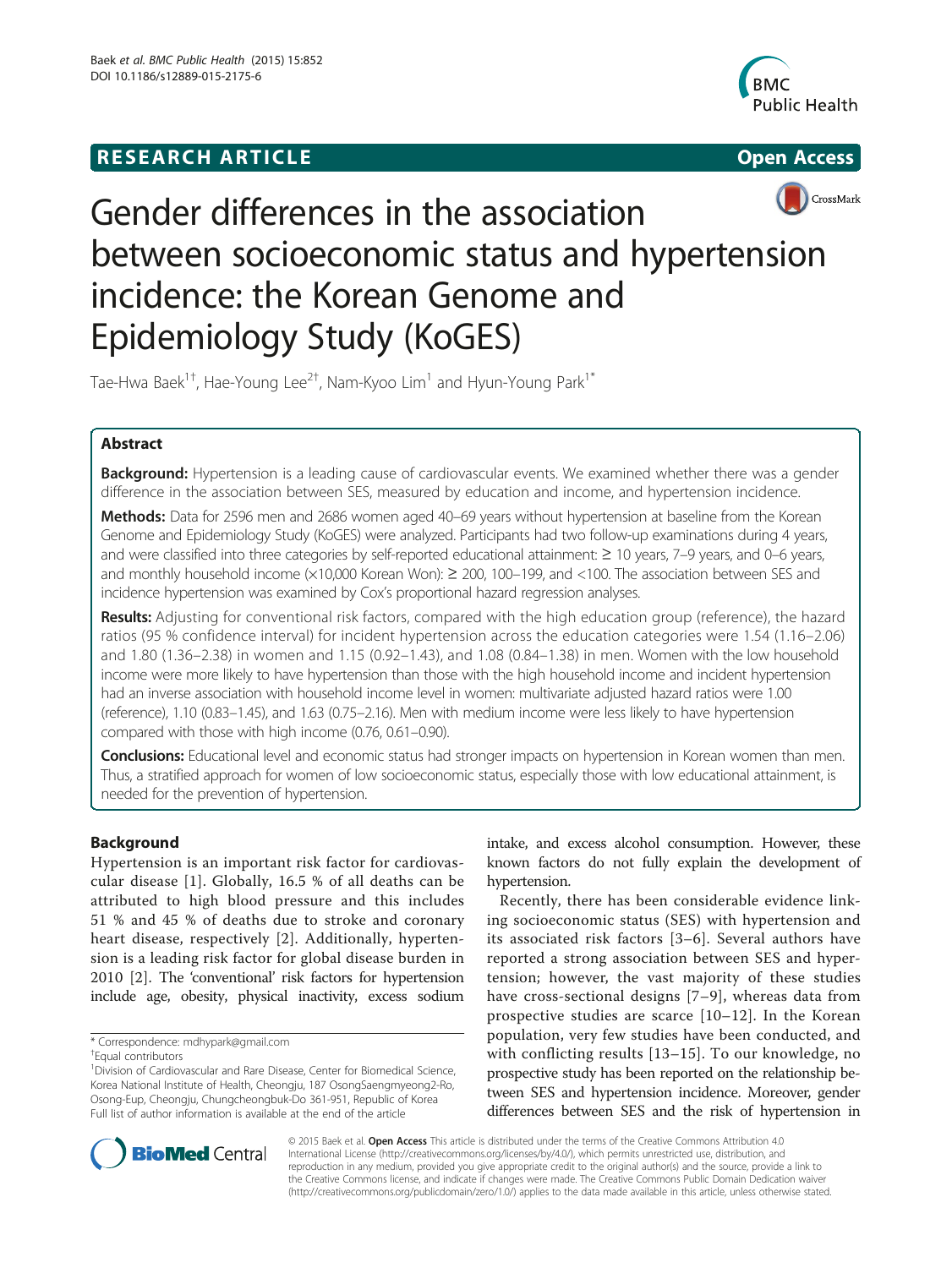large populations of men and women have not been well established in Korea.

Thus, the aims of the study were to examine whether there is a gender difference in the association between SES, determined by educational attainment or monthly household income, and hypertension incidence using community-based cohort data and, if so, to evaluate whether adiposity, one of the main risk factors for hypertension, mediates the relationship between SES and hypertension incidence and is a contributor to the gender difference.

### Methods

# Study participants

The Korean Genome and Epidemiology Study (KoGES) is an ongoing, prospective, community-based cohort study that began in 2001. The aim of the KoGES is to examine relationships between genetic, environmental, and lifestyle determinants associated with chronic diseases, such as diabetes mellitus, cerebrovascular disease, and hypertension, in Koreans. Participants included residents of urban (Ansan) and rural (Ansung) areas. The enrollment of the study was based on the characteristics of the community and on the efficient method for recruiting representative samples of the Korean population. Initially, the cohort included 10,038 participants (5020 and 5018 from the Ansan and Ansung areas, respectively) aged 40–69 years between 2001 and 2003. Follow-up examinations are conducted biennially. This study was based on the baseline and second (year 4) follow-up data.

The study protocol was approved by the Institutional Review Board of the Korea Centers for Disease Control and Prevention. Written informed consent was obtained from all participants.

Of the original 10,038 participants, 2492 refused to participate in the follow-up surveys and 286 died prior to completing two follow-up visits. Thus, after the 4-year follow-up examination, 7260 participants were enrolled in the study. In addition, those with hypertension ( $n = 1646$ ) and missing covariates ( $n = 332$ ) were excluded. Thus, 5282 participants remained eligible for analysis (Fig. 1).

#### Data collection

A standard questionnaire was used to obtain information on demographic characteristics, socioeconomic status, medical history, smoking status, and alcohol consumption at baseline. The study protocol and questionnaire were standardized after assessing the inter- and inta-validity of questionnaire and interviewers during the preliminary examination in 2001. Socioeconomic status included educational attainment and monthly household income. Educational attainment was categorized into three groups: less than 7 years (elementary school graduates), 7–9 years



(middle school graduates) and, more than 10 years (high school graduates). Monthly household income was also categorized into three groups: less than 1,000,000 KRW (≈US\$1000 at 2014), 1,000,000–1,999,999 KRW (≈US\$1000–1999) and 2,000,000 KRW or more (≈US\$2000). Current smoking status was defined as smoking at least 1 cigarette per day for at least 1 year. Significant alcohol consumption was defined as  $\geq 30$  g per day for men and  $\geq 20$  g per day for women.

Anthropometric measurements were performed by trained healthcare providers. Height and body weight were measured with the participants barefoot and wearing light clothing. Waist circumference (WC) was measured at the midpoint between the lower rib margin and the top of the iliac crest in the standing position. Body mass index (BMI) was calculated by dividing the weight in kilograms by the height in meters squared.

Blood pressure was measured by trained healthcare providers using mercury sphygmomanometers (Baumanometer-Standby; W.A. Baum Co. Inc., New York, NY). Systolic blood pressure (SBP) and diastolic blood pressure (DBP) were defined as the average of the both arm readings obtained after 5 min of rest in a seated position with arms supported at the level of the heart.

#### Definitions of obesity, central obesity, and hypertension

According to International Obesity Task Force (IOTF) and the World Health Organization (WHO) Regional Office for the Western Pacific Region guidelines [\[16](#page-6-0)], obesity was defined as  $BMI \geq 25$  kg/m<sup>2</sup>. Central obesity was defined as  $WC \ge 90$  cm for men and  $\ge 85$  cm for women, according to the Korean Society for the Study of Obesity (KSSO) guidelines [[17](#page-6-0)]. Hypertension was defined as  $SBP \ge 140$  mmHg or  $DBP \ge 90$  mmHg, or self-reported use of antihypertensive medication at the baseline examination.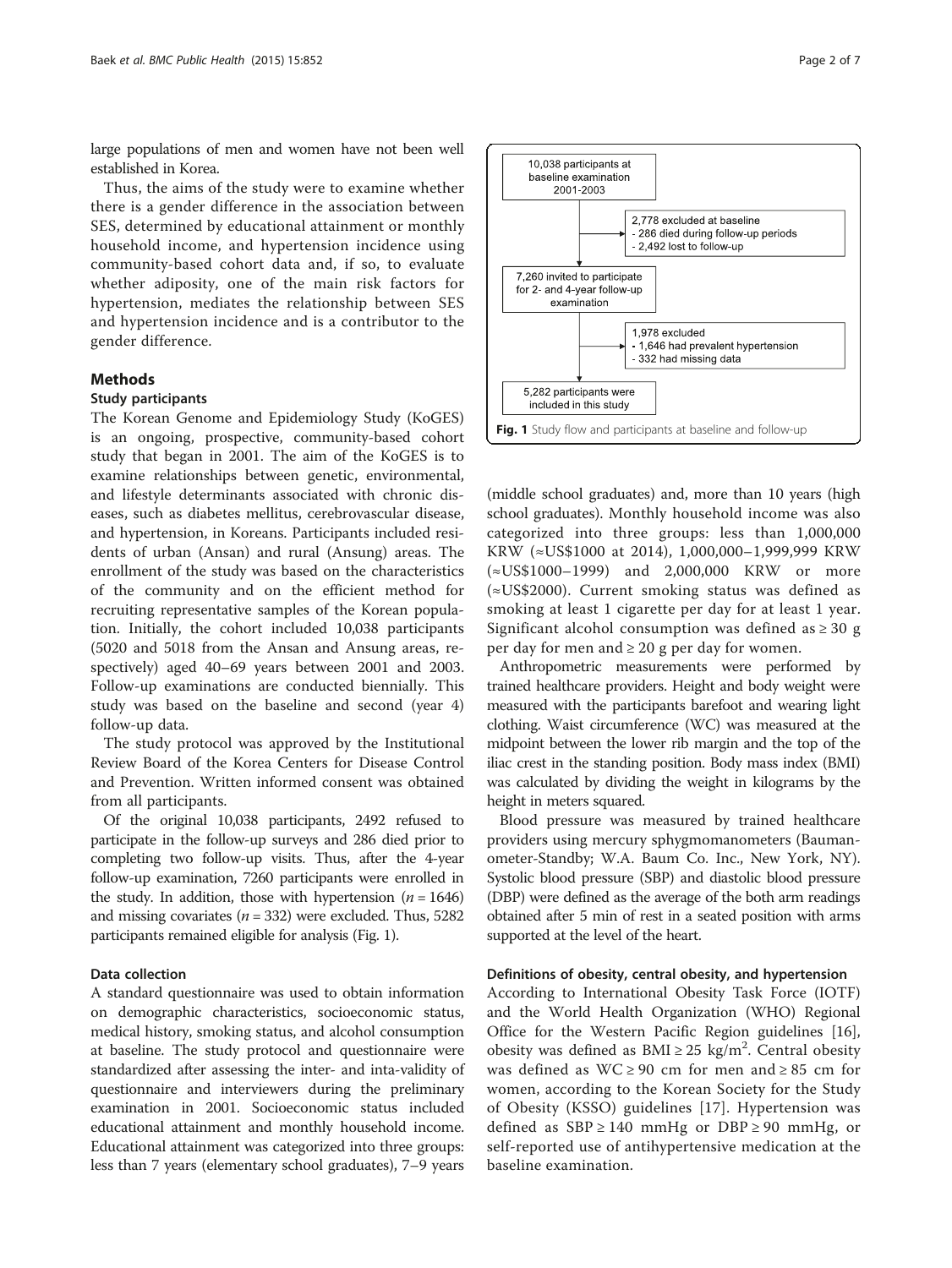#### Statistical analyses

Data analyses were conducted using the SAS software (ver. 9.2; SAS Institute, Cary, NC, USA) and were undertaken for men and women separately. The main outcome was the cumulative incidence of hypertension at the 4-year follow-up. Basic characteristics of the study population were described. Continuous variables are expressed as means ± standard deviations (SD), and categorical variables are expressed as numbers (percentage). T-tests were used to compare means of continuous variables, and the  $\chi^2$  test was used to compare proportions of categorical variables. To assess the association between educational attainment or household income and incidence of hypertension, Cox's proportional hazard regression analyses were performed after adjusting for potential confounders. Model 1 adjusted for age, smoking status, alcohol consumption, blood pressure level, and family history of hypertension. Model 2 adjusted for the model 1 variables with additional adjustment for BMI. Model 3 adjusted for the model 1 variables with additional adjustment for WC. Additionally, to determine the effect of adiposity (obesity or central obesity) on gender difference in incidence of hypertension by SES, another Cox's proportional hazard regression model in different strata of BMI ( $\geq$ 25 or <25) and WC (central obesity or not) was conducted. In this model, confounders were adjusted, as described for model 1. For each analysis, tests for linear trends across educational attainment categories or monthly income categories were performed. Hazard ratios (HRs) and 95 % confidence intervals (CIs) were estimated. All tests were twotailed, and  $p$ -values < 0.05 were considered to indicate statistical significance.

# Results

Data from a total of 5282 individuals (2596 men, 2686 women) were analyzed. The cumulative incidence of hypertension was 18.4 % (971 cases) at the 4-year follow-up. Table [1](#page-3-0) shows the baseline characteristics of the study population stratified by gender. The mean age (SD) was 50.9 (8.5) years for men and 51.0 (8.6) years for women. The mean SBP, DBP, and waist circumference were significantly higher in men, while BMI was higher in women. Overall, about two-thirds of the men had 10–12 years of education (38.3 %) or 13 or more years of education (22.8 %), whereas about two-thirds of the women had 7-9 years of education (24.1 %) or 6 or less years of education (38.8 %). The proportion of individuals with a high monthly income was higher in men than women. Approximately half of the men reported current smoking (48.7 %) and significant consumption of alcohol (31.5 %), compared with only 3.5 % and 1.5 % of women. A positive family history of hypertension was higher in women.

Table [2](#page-3-0) shows the HRs for incident hypertension according to each category of monthly income and education attainment. In women, the incidence of hypertension showed a significant inverse association with education level. Individuals with medium (7–9 years) and the low (≤6 years) education levels were 1.54-fold and 1.80-fold more likely than those with the high (≥10 years) education level (reference group) to be hypertensive after adjusting for age, smoking status, alcohol consumption, blood pressure level and family history of hypertension (Model 1). The associations were slightly reduced but remained significant after additional adjustment for BMI (Model 2: HR = 1.52, 95 % CI = 1.14-2.03 for medium education level and  $HR = 1.75$ , 95 % CI = 1.32-2.31 for the low education level) or WC (Model 3: HR = 1.49, 95 % CI = 1.12-1.99 for medium education level and  $HR = 1.67$ , 95 % CI = 1.26-2.21 for the low education level). In men, there was no significant relationship between incident hypertension and education level. The risk posed by decreasing educational attainment increased linearly and the linear trend was significant in women; however, no clear trend was seen in men. With regard to monthly income, women also showed a significant association with inverse trends for incident hypertension across all income levels. Compared with the high income group (≥2,000,000 KRW), the adjusted HR (95 % CI) for the low income group  $\langle$  <1,000,000 KRW) was 1.63 (1.25-2.12) (Model 1), and the association was significant even after adjustment for BMI (Model 2: HR = 1.62, 95 % CI = 1.25–2.11) and WC (Model 3: HR = 1.53, 95 %  $CI = 1.17-1.99$ ). In men, monthly income was inversely associated with incident hypertension. Compared with the high income group, the adjusted HR (95 % CI) for the medium income was 0.76 (0.61–0.96) (Model 1), and the association was significant even after adjustment for BMI (Model 2: HR = 0.77, 95 % CI = 0.61–0.97) and WC (Model 3: HR = 0.77, 95 % CI = 0.61–0.96).

Table [3](#page-4-0) shows the association between SES and hypertension in different strata of BMI ( $\geq$ 25 or <25) and WC (central obesity or not) after adjusting for confounding factors. For household income, men with obese BMI and medium income levels (HR = 0.72, 95 % CI = 0.52–1.00) were at a lower risk of incident hypertension than those with high income level. Those with central obesity and medium income levels (HR = 0.63, 95 % CI = 0.40–0.97) were also at a lower risk of incident hypertension than those with high income level. There was no significant association between education levels and SES in men.

Among women with low education level, the adjusted HR for incidence of hypertension was 1.85 (95 %  $CI = 1.24 - 2.75$ ) among those with obese BMI, 1.62  $(95 % CI = 1.08-2.41)$  among those with non-obese BMI. 1.63 (95 % CI =  $1.03-2.57$ ) among those with central obesity, and 1.71 (95 % CI =  $1.17-2.49$ ) among those without central obesity. In addition, among women with low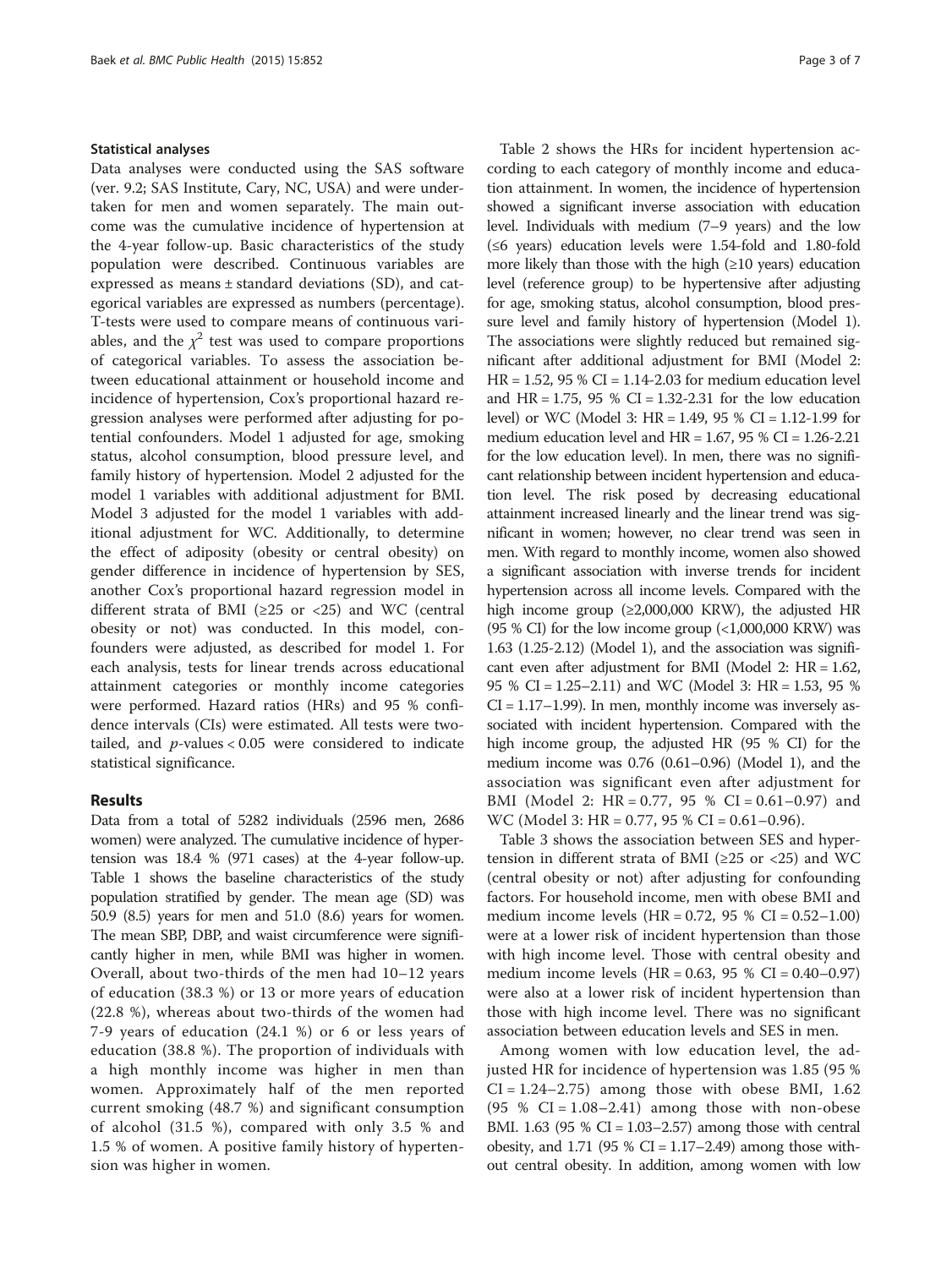<span id="page-3-0"></span>Table 1 Baseline characteristics of study population

| Variables                             | All $(n = 5282)$ | Subgroup         |                      |           |  |  |
|---------------------------------------|------------------|------------------|----------------------|-----------|--|--|
|                                       |                  | Men $(n = 2596)$ | Women ( $n = 2686$ ) | $P$ value |  |  |
| Age                                   | $51.0 \pm 8.5$   | $50.9 \pm 8.5$   | $51.0 \pm 8.6$       | 0.669     |  |  |
| $40 - 49$                             | 2828 (53.1)      | 1401 (54.0)      | 1427 (53.1)          | 0.672     |  |  |
| $50 - 59$                             | 1341 (25.3)      | 661 (25.5)       | 680 (25.3)           |           |  |  |
| $60 - 69$                             | 1113 (21.6)      | 534 (20.6)       | 579 (21.6)           |           |  |  |
| SBP                                   | $111.1 \pm 12.4$ | $111.9 \pm 11.7$ | $110.2 \pm 13.0$     | < 0.001   |  |  |
| <b>DBP</b>                            | $71.7 \pm 9.0$   | $73.1 \pm 8.9$   | $70.3 \pm 9.0$       | < 0.001   |  |  |
| <b>BMI</b>                            | $24.3 \pm 3.0$   | $24.1 \pm 2.9$   | $24.5 \pm 3.2$       | < 0.001   |  |  |
| WC                                    | $81.8 \pm 8.6$   | $83.0 \pm 7.5$   | $80.6 \pm 9.4$       | < 0.001   |  |  |
| Education (years)                     |                  |                  |                      |           |  |  |
| High $(210)$                          | 2583 (48.9)      | 1586 (61.1)      | 997 (37.1)           | < 0.001   |  |  |
| Medium (7-9)                          | 1217 (23.0)      | 569 (21.9)       | 648 (24.1)           |           |  |  |
| Low $(0-6)$                           | 1482 (28.1)      | 441 (17.0)       | 1041 (38.8)          |           |  |  |
| Monthly income (*10 <sup>4</sup> KRW) |                  |                  |                      |           |  |  |
| High $(2200)$                         | 2062 (39.0)      | 1144 (44.07)     | 918 (34.18)          | < 0.001   |  |  |
| Medium (100-199)                      | 1568 (29.7)      | 791 (30.5)       | 777 (28.9)           |           |  |  |
| Low $(<100)$                          | 1652 (31.3)      | 661 (25.5)       | 991 (36.9)           |           |  |  |
| Family history of hypertension        |                  |                  |                      |           |  |  |
| No                                    | 4352 (82.4)      | 2174 (83.7)      | 2178 (81.1)          | 0.011     |  |  |
| Yes                                   | 930 (17.6)       | 422 (16.3)       | 508 (18.9)           |           |  |  |
| Current smoking status                |                  |                  |                      |           |  |  |
| No                                    | 3931 (74.4)      | 1332 (51.3)      | 2599 (96.8)          | < 0.001   |  |  |
| Yes                                   | 1351 (25.6)      | 1264 (48.7)      | 87(3.2)              |           |  |  |
| Alcohol consumption                   |                  |                  |                      |           |  |  |
| No                                    | 4425 (83.8)      | 1779 (68.5)      | 2646 (98.5)          | < 0.001   |  |  |
| Yes                                   | 857 (16.2)       | 817 (31.5)       | 40(1.5)              |           |  |  |

Data are presented as mean ± SD or number (percentage). Comparisons performed with independent two-sample t-test for continuous variables and with  $\chi^2$ -test for categorical variables. SBP systolic blood pressure; DBP diastolic blood pressure; BMI body mass index; WC waist circumference

| Table 2 Association of socioeconomic status with incident hypertension |  |  |  |  |  |
|------------------------------------------------------------------------|--|--|--|--|--|
|------------------------------------------------------------------------|--|--|--|--|--|

|         | Education attainment       |                     |                     |               | Monthly household income $(x104$ KRW) |                     |
|---------|----------------------------|---------------------|---------------------|---------------|---------------------------------------|---------------------|
|         | High $(≥10 \text{ years})$ | Medium (7-9 years)  | Low $(0-6$ years)   | High $(2200)$ | Medium (100-199)                      | Low $(<100)$        |
|         | <b>HR</b>                  | HR (95 % CI)        | HR (95 % CI)        | <b>HR</b>     | HR (95 % CI)                          | HR (95 % CI)        |
| Men     |                            |                     |                     |               |                                       |                     |
| Model 1 | 1.00                       | $1.15(0.92 - 1.43)$ | $1.08(0.84 - 1.38)$ | 1.00          | $0.76(0.61 - 0.96)$                   | $1.11(0.87 - 1.42)$ |
| Model 2 | 1.00                       | $1.14(0.92 - 1.42)$ | $1.16(0.91 - 1.49)$ | 1.00          | $0.77(0.61 - 0.97)$                   | $1.17(0.92 - 1.50)$ |
| Model 3 | 1.00                       | $1.12(0.90 - 1.39)$ | $1.15(0.90 - 1.47)$ | 1.00          | $0.77(0.61 - 0.96)$                   | $1.13(0.89 - 1.44)$ |
| Women   |                            |                     |                     |               |                                       |                     |
| Model 1 | 1.00                       | $1.54(1.16 - 2.06)$ | $1.80(1.36 - 2.38)$ | 1.00          | $1.10(0.83 - 1.45)$                   | $1.63(1.25 - 2.12)$ |
| Model 2 | 1.00                       | $1.52(1.14 - 2.03)$ | $1.75(1.32 - 2.31)$ | 1.00          | $1.12(0.85 - 1.47)$                   | $1.62(1.25 - 2.11)$ |
| Model 3 | 1.00                       | $1.49(1.12 - 1.99)$ | $1.67(1.26 - 2.21)$ | 1.00          | $1.08(0.82 - 1.43)$                   | $1.53(1.17-1.99)$   |

Abbreviation: HR hazard ratio; KRW South Korea won; Model 1 included age, smoking status, alcohol consumption, blood pressure level, and family history of hypertension for adjustment. Model 2 included the covariate in model 1 and body mass index (BMI). Model 3 included the covariate in model 1 and waist circumference (WC)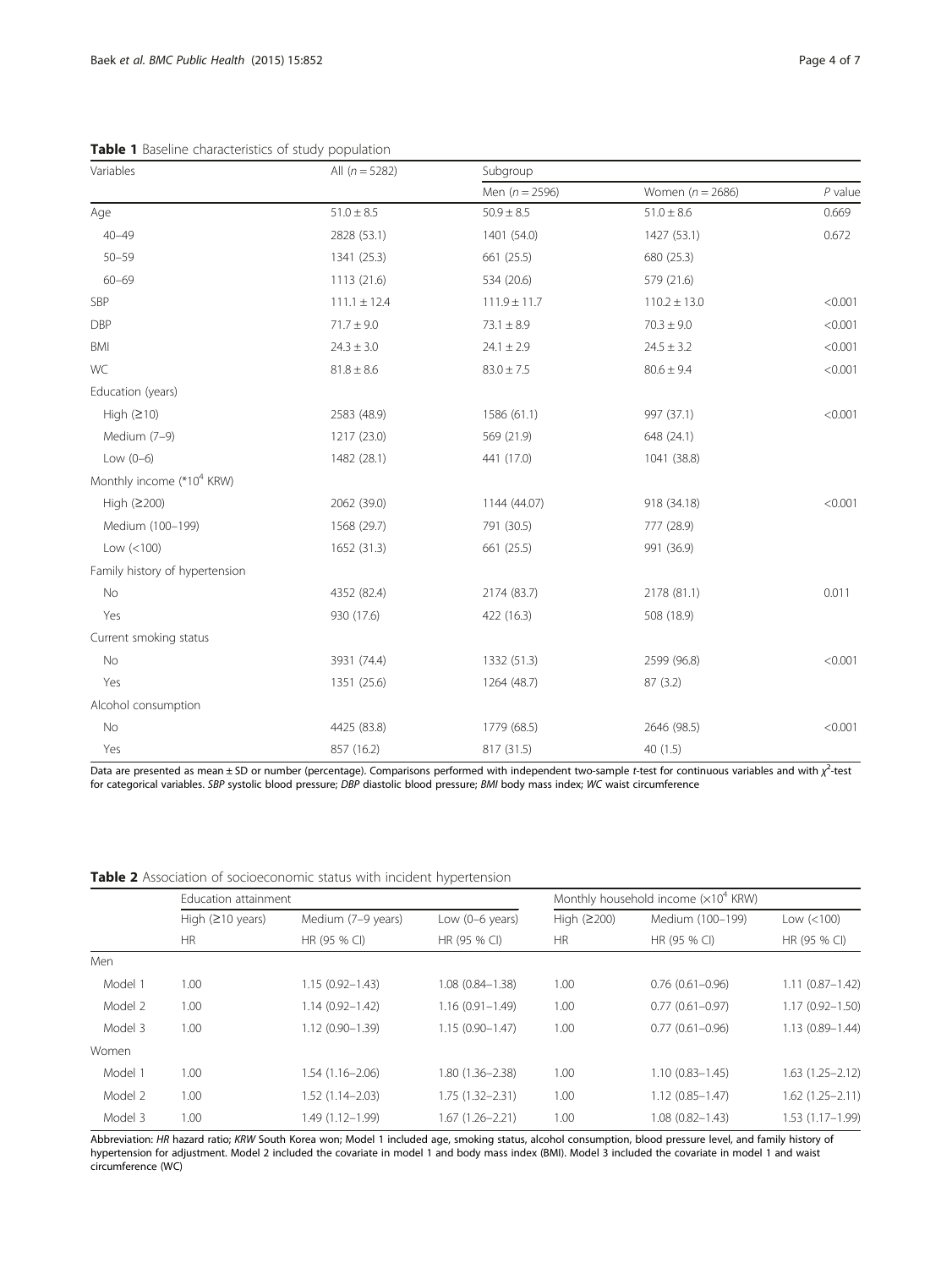<span id="page-4-0"></span>Table 3 Association of socioeconomic status with incident hypertension, stratified by BMI and WC

|                 |           | Education attainment (years)         |                                 |                              |             |                       | Monthly household income (*10 <sup>4</sup> KRW) |                     |             |  |
|-----------------|-----------|--------------------------------------|---------------------------------|------------------------------|-------------|-----------------------|-------------------------------------------------|---------------------|-------------|--|
|                 |           | <b>High</b><br>$(≥10 \text{ years})$ | Medium<br>$(7-9 \text{ years})$ | Low<br>$(0-6 \text{ years})$ |             | <b>High</b><br>(≥200) | Medium<br>$(100 - 199)$                         | Low<br>(< 100)      |             |  |
|                 |           | HR.                                  | HR (95 % CI)                    | HR (95 % CI)                 | P for trend | <b>HR</b>             | HR (95 % CI)                                    | HR (95 % CI)        | P for trend |  |
| Men             |           |                                      |                                 |                              |             |                       |                                                 |                     |             |  |
| BMI ( $kg/m2$ ) | $\geq$ 25 | 1.00                                 | $1.06(0.77 - 1.47)$             | $0.94(0.62 - 1.41)$          | 0.722       | 1.00                  | $0.72(0.52 - 1.00)$                             | $0.96(0.65 - 1.41)$ | 0.829       |  |
|                 | $<$ 25    | 1.00                                 | $1.25(0.92 - 1.69)$             | $1.28(0.92 - 1.77)$          | 0.155       | 1.00                  | $0.83(0.59 - 1.16)$                             | 1.37 (0.99-1.92)    | 0.061       |  |
| Central Obesity | Yes       | 1.00                                 | $1.07(0.71 - 1.62)$             | $1.30(0.83 - 2.05)$          | 0.747       | 1.00                  | $0.63(0.40 - 0.97)$                             | $0.96(0.62 - 1.50)$ | 0.870       |  |
|                 | No.       | 1.00                                 | $1.19(0.91 - 1.54)$             | $1.06(0.79 - 1.43)$          | 0.201       | 1.00                  | $0.81(0.61 - 1.06)$                             | $1.19(0.89 - 1.60)$ | 0.235       |  |
| Women           |           |                                      |                                 |                              |             |                       |                                                 |                     |             |  |
| Obesity         | Yes       | 1.00                                 | $1.53(1.02 - 2.29)$             | 1.85 (1.24-2.75)             | 0.041       | 1.00                  | $1.10(0.76 - 1.61)$                             | $1.61(1.12 - 2.31)$ | < 0.001     |  |
|                 | No        | 1.00                                 | $1.47(0.97 - 2.23)$             | $1.62(1.08 - 2.41)$          | 0.069       | 1.00                  | $1.06(0.70 - 1.60)$                             | $1.63(1.10 - 2.40)$ | 0.015       |  |
| Central Obesity | Yes       | 1.00                                 | 1.54 (0.94-2.52)                | $1.63(1.03 - 2.57)$          | 0.037       | 1.00                  | $1.12(0.72 - 1.76)$                             | $1.42(0.94 - 2.16)$ | 0.004       |  |
|                 | No        | 1.00                                 | $1.48(1.03 - 2.12)$             | $1.71(1.17 - 2.49)$          | 0.005       | 1.00                  | $0.98(0.69 - 1.41)$                             | $1.67(1.18 - 2.37)$ | 0.078       |  |

HR hazard ratio; KRW South Korea won; BMI body mass index; The central obesity was defined as WC ≥ 90 cm in men and WC ≥ 85 cm in women; Model included age, smoking status, alcohol consumption, blood pressure level, and family history of hypertension for adjustment

income level, the adjusted HR for incidence of hypertension was  $1.61$  (95 % CI =  $1.12 - 2.31$ ) among those with obese BMI, 1.63 (95 % CI =  $1.10-2.40$ ) among those with nonobese BMI. 1.42 (95 % CI =  $0.94-2.16$ ) among those with central obesity, and  $1.67$  (95 % CI =  $1.18-2.37$ ) among those without central obesity.

## **Discussion**

In this prospective study, the results showed gender differences in the relationship between SES and the incidence of hypertension in Korean adults. In women, both education level and household income were inversely associated with risk of hypertension, even after adjusting for potential confounders (Model 1), whereas in men positive association was found between household income and risk of hypertension. To our knowledge, no reported study has investigated associations between SES and the incidence of hypertension in Korea.

Several studies have demonstrated an association between SES and the prevalence of hypertension [[7](#page-5-0), [8,](#page-5-0) [13](#page-6-0)–[15](#page-6-0), [18](#page-6-0), [19\]](#page-6-0). For example, in the Incidence of Hypertension in a French Working Population (IHPAF) Study, SES, measured by education level, was inversely associated with prevalence of hypertension in both men and women [\[7\]](#page-5-0). In data from the 2002–2003 Joint Canada/United States Survey of Health (JCUSH), household income showed a significant inverse linear relationship with hypertension prevalence [[18](#page-6-0)]. In an Asian population, a study conducted in China reported an inverse association between educational attainment and prevalence [\[8\]](#page-5-0). A study of rural Vietnamese also showed an inverse association between educational attainment and hypertension prevalence in men, but not in women. Additionally, economic level was positively associated with hypertension in men, but inversely associated in

women [\[19](#page-6-0)]. In Korea, only a few cross-sectional studies have been reported, with inconsistent results. Jo et al. found an inverse association between household income, but not education, and hypertension in both men and women in an age-adjusted model [[13](#page-6-0)], and Cha et al. reported a higher prevalence of hypertension in individuals with low educational attainment, but found no association with household income [\[15\]](#page-6-0). However, studies with a prospective design are scarce [\[10](#page-5-0)–[12\]](#page-6-0). In the First National Health and Nutrition Examination Survey (NHANSE I) Epidemiologic Follow-up Study (NHEFS) (1971–1984), education was found to be inversely associated with hypertension incidence among younger (aged 25–44 years) but not older (aged 45–64) non-Hispanic white men and women [\[10](#page-5-0)]. In the U.S. Women's Health Study, education, but not income, was also inversely associated with incident hypertension [\[11](#page-6-0)]. In the Electricity Generating Authority of Thailand study, low educational attainment was reported to be associated with a higher incidence of hypertension during a 22-year followup period [\[12](#page-6-0)]. Our data on hypertension incidence were consistent with the findings of previous prospective studies.

An interesting finding of the present study is that the HRs for the relationship between SES and incident hypertension were slightly reduced (but remained significant) after additional adjustments for BMI (Model 2) or WC (Model 3) in women, whereas slightly (although non-significantly in education level) increased in men. In our study, SES was positively associated with obesity, but not central obesity in men. In women, education levels rather than a higher level of income had a greater effect on obesity and central obesity (data not shown). These findings were similar to those reported in prior research [\[6](#page-5-0)]. Above findings suggest that adiposity could affect the relationship between SES and risk of hypertension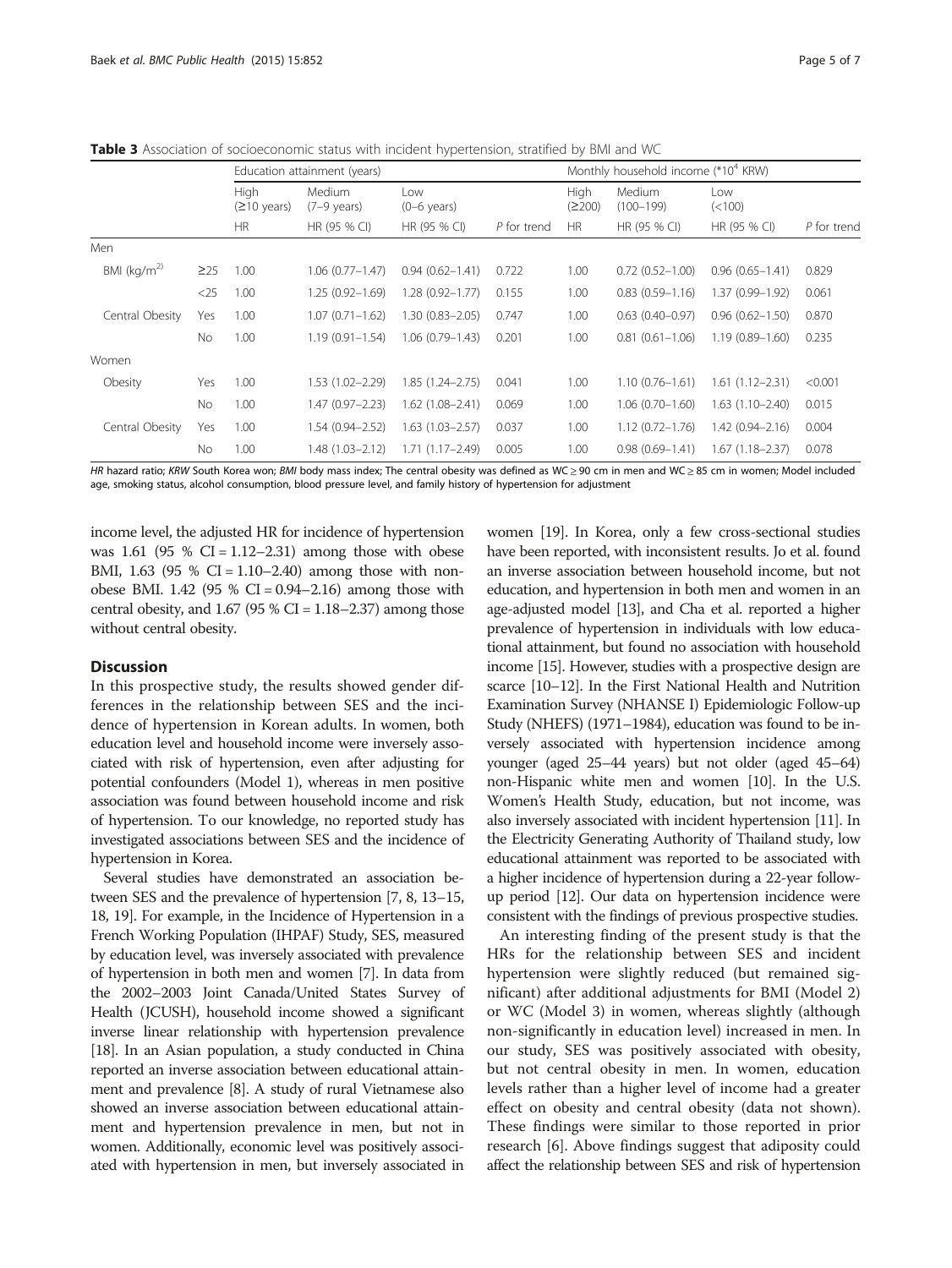<span id="page-5-0"></span>differently in men and women. Thus, to explore these issues, we also investigated the association between SES and hypertension into different strata of BMI and WC. In these analyses, we also found gender differences in the relationship between SES and hypertension incidence. In men, after stratification by BMI and WC, the positive associations of income level with hypertension incidence were significant only among participants with obese BMI or central obesity but the significance disappeared among participants without obese BMI or central obesity. However, in women, the inverse associations of both education and income levels with hypertension incidence were still significant after stratification by BMI and WC. Taking BMI or WC into account in multivariate analyses may result in partial masking of the relationship between SES and the incidence of hypertension.

This study found that the pattern of association between SES and risk of hypertension differed for men and women. The influence of low SES on hypertension was more prominent in women. While the reasons for the sex-related difference remain unclear, several plausible explanations that relate low SES to an increased risk of hypertension in women deserve consideration. For example, socioeconomic disparities may cause differing lifestyle behaviors, such as alcohol intake and smoking. Individuals with a lower SES tend to exhibit unhealthy lifestyle behaviors. Lower SES in women has been related to harmful alcohol consumption, cigarette smoking, and a lack of physical activity [\[20](#page-6-0)–[22](#page-6-0)]. Furthermore, lower SES is related to less social support and poorer access to health care services, leading to less detection and treatment of hypertension and associated risk factors [\[23\]](#page-6-0). Finally, lower SES may be related to poor eating habits. Women with lower SES tend to eat fewer fruits and vegetables and choose a low-cost, high-fat, and energy-dense diet linked to obesity [[24, 25](#page-6-0)].

Although the findings from this study show a relationship between SES and hypertension incidence, several limitations must be considered as well. First, we were unable to obtain comprehensive information on 'conventional' risk factors, such as salt intake, which are recognized as important risk factors for hypertension. Second, the relatively short (4-year) follow-up period may not provide an accurate estimate of the number of hypertension cases that developed. In the future, it may be desirable to evaluate the incidence of hypertension over a longer follow-up period. Finally, there is a possible bias arising from loss to follow-up and missing data on baseline risk variables.

# Conclusion

SES has a considerable impact on incidence of hypertension in Korean adults. Also, there were gender differences in the relationship between SES and hypertension. Because the prevalence of hypertension is high and the adverse cardiovascular consequences are frequently accompanied by untreated and uncontrolled hypertension, optimal BP control is important public health concern. Thus, a stratified approach for women of low socioeconomic status, especially those with low educational attainment, may be helpful for prevention and treatment of hypertension.

#### Competing interests

The authors declare that they have no competing interests.

#### Authors' contributions

THB interpreted the data and wrote the manuscript. HYL contributed to study design and revising the manuscript. NKL performed the data analysis, advised statistical analyses and interpreted the data. HYP designed, supervised and critically reviewed the paper. All authors contributed to writing the paper and discussed the results. All authors read and approved the final manuscript.

#### Acknowledgements

This study was supported by funding from the Korea National Institute of Health (grant 2013-NG63005-00). This study was provided with biospecimens and data from the Korean Genome Analysis Project (4845–301), the Korean Genome and Epidemiology Study (4851–302), and Korea Biobank Project (4851–307, KBP-2014-17) that were supported by the Korea Center for Disease Control and Prevention, Republic of Korea.

#### Author details

<sup>1</sup> Division of Cardiovascular and Rare Disease, Center for Biomedical Science, Korea National Institute of Health, Cheongju, 187 OsongSaengmyeong2-Ro, Osong-Eup, Cheongju, Chungcheongbuk-Do 361-951, Republic of Korea. <sup>2</sup> Department Internal Medicine, Seoul National University Hospital, Seoul National University College of Medicine, Seoul, Republic of Korea.

### Received: 24 March 2015 Accepted: 21 August 2015 Published online: 03 September 2015

#### References

- 1. Kannel WB. Blood pressure as a cardiovascular risk factor: prevention and treatment. Jama. 1996;275(20):1571–6.
- 2. Lim SS, Vos T, Flaxman AD, Danaei G, Shibuya K, Adair-Rohani H, et al. A comparative risk assessment of burden of disease and injury attributable to 67 risk factors and risk factor clusters in 21 regions, 1990–2010: a systematic analysis for the Global Burden of Disease Study 2010. Lancet. 2012;380(9859):2224–60.
- 3. Colhoun HM, Hemingway H, Poulter NR. Socio-economic status and blood pressure: an overview analysis. J Hum Hypertens. 1998;12(2):91–110.
- 4. Thawornchaisit P, de Looze F, Reid CM, Seubsman SA, Sleigh A, Thai Cohort Study T. Health-risk factors and the prevalence of hypertension: crosssectional findings from a national cohort of 87,143 Thai Open University students. Glob J Health Sci. 2013;5(4):126–14.
- 5. Samuel P, Antonisamy B, Raghupathy P, Richard J, Fall CH. Socio-economic status and cardiovascular risk factors in rural and urban areas of Vellore, Tamilnadu, South India. Int J Epidemiol. 2012;41(5):1315–27.
- 6. Yoon YS, Oh SW, Park HS. Socioeconomic status in relation to obesity and abdominal obesity in Korean adults: a focus on sex differences. Obesity. 2006;14(5):909–19.
- 7. de Gaudemaris R, Lang T, Chatellier G, Larabi L, Lauwers-Cances V, Maitre A, et al. Socioeconomic inequalities in hypertension prevalence and care: the IHPAF Study. Hypertension. 2002;39(6):1119–25.
- 8. Wang Y, Chen J, Wang K, Edwards CL. Education as an important risk factor for the prevalence of hypertension and elevated blood pressure in Chinese men and women. J Hum Hypertens. 2006;20(11):898–900.
- 9. Fateh M, Emamian MH, Asgari F, Alami A, Fotouhi A. Socioeconomic inequality in hypertension in Iran. J Hypertens. 2014;32(9):1782–8.
- 10. Vargas CM, Ingram DD, Gillum RF. Incidence of hypertension and educational attainment: the NHANES I epidemiologic followup study.